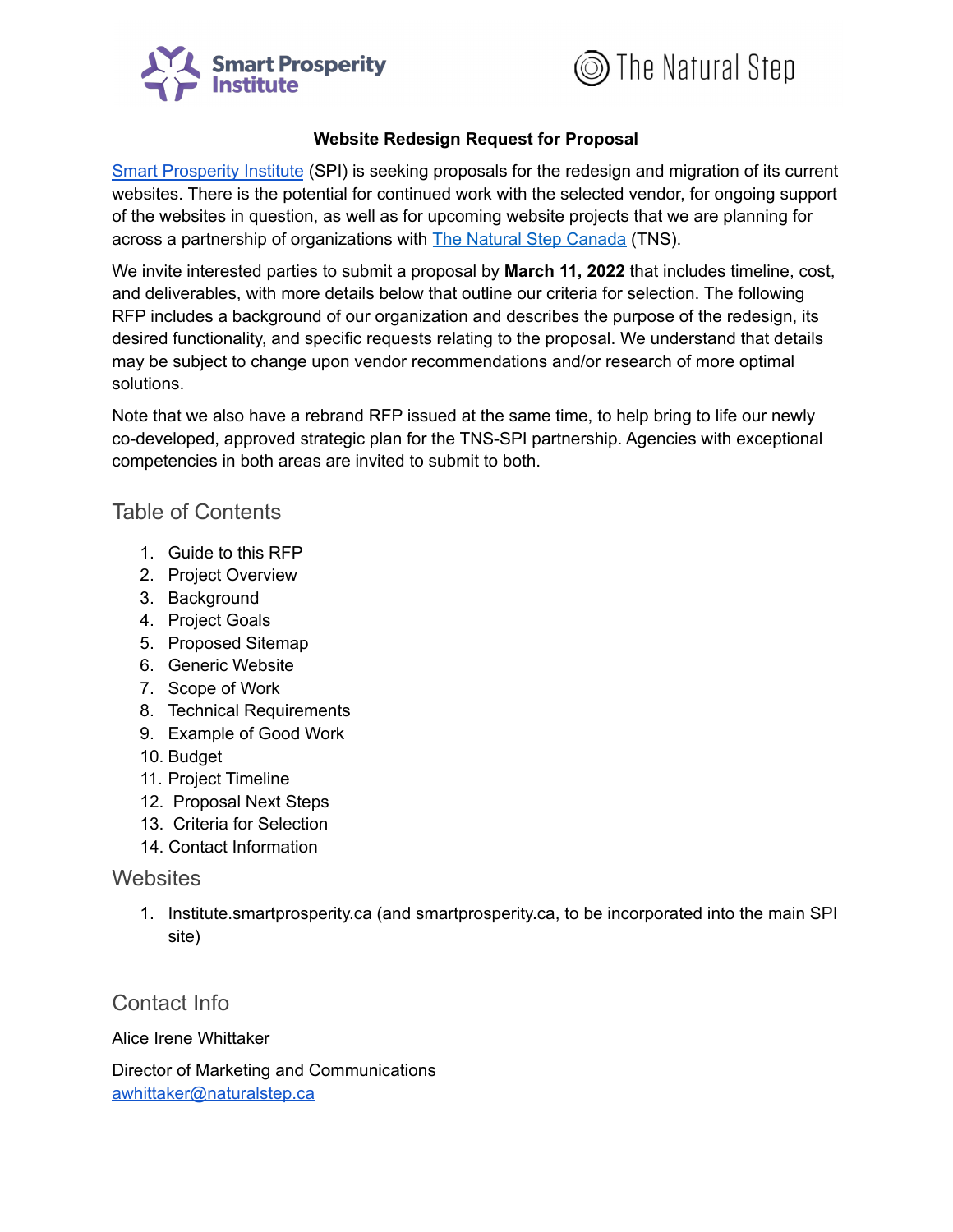### **Guide to this RFP**

This document conveys our vision for the new SPI site and our different initiatives. It includes a background section about our organization, suggests an outline for organizing the content of the new site, and desired technologies. In providing these details, our intent is not to convey that we have all of the answers in creating the best possible site. The ideal and preferred vendor will bring its own ideas and vision based on industry expertise, best practices, technical capability, and client relations, guiding us to incorporate our goals into that vision.

Please arrange a briefing [meeting](https://calendly.com/alice-irene-whittaker/rfp-2022) in advance of submitting a proposal, with Alice Irene Whittaker [\(awhittaker@smartprosperity.ca\)](mailto:alice@smartprosperity.ca).

## **Project Overview**

Our current websites are based on Drupal 7 which will no longer be supported by Drupal by November 2022. The purpose of this call for proposals is to ensure that our data will be secured on a stable platform that is to be efficient, flexible, and easy to use over the years for our growing organization, while improving the quality and interactivity of our websites. The project therefore aims to find the appropriate solution to our digital needs knowing that the SPI is only the first in a series of websites that we plan to redo in the course of 2022.

The idea is to create the foundation for a collection of branded websites that, over time, will have interconnectivity between our different websites to better share information with our audience and tell the story of our broader partnership of brands.

## **Background**

Smart Prosperity Institute is a national research network and environment-economy policy think tank based at the University of Ottawa. We deliver world-class research and work with public and private partners – all to advance practical policies and market solutions for a stronger, cleaner economy. SPI is a major player in the green recovery and clean growth in Canada. With more than 170,000 page views in 2020, and 254,678 in 2021, our website is an active hub for the environment-economy space in Canada, and we are growing every year as a key source of information and perspectives. We want to continue this momentum in order to allow decision-makers and other influential audiences to have in hand the objective information that will allow Canada to remain competitive while respecting nature.

Smart Prosperity Institute is in a formal partnership with The Natural Step [Canada](http://www.naturalstep.ca/), a national charity with over 25 years' experience advancing science, innovation and strategic leadership to foster a strong and inclusive economy that thrives within nature's limits. Across the partnership, we bring together policy research know-how with convening power to build this strong and inclusive economy. We are in the process of more closely integrating our organizations in a formal partnership, and creating a shared service communications team, including in-house website management. Key initiatives in this partnership include the Energy [Futures](https://energyfutureslab.com/) Lab[,](https://plasticspact.ca/)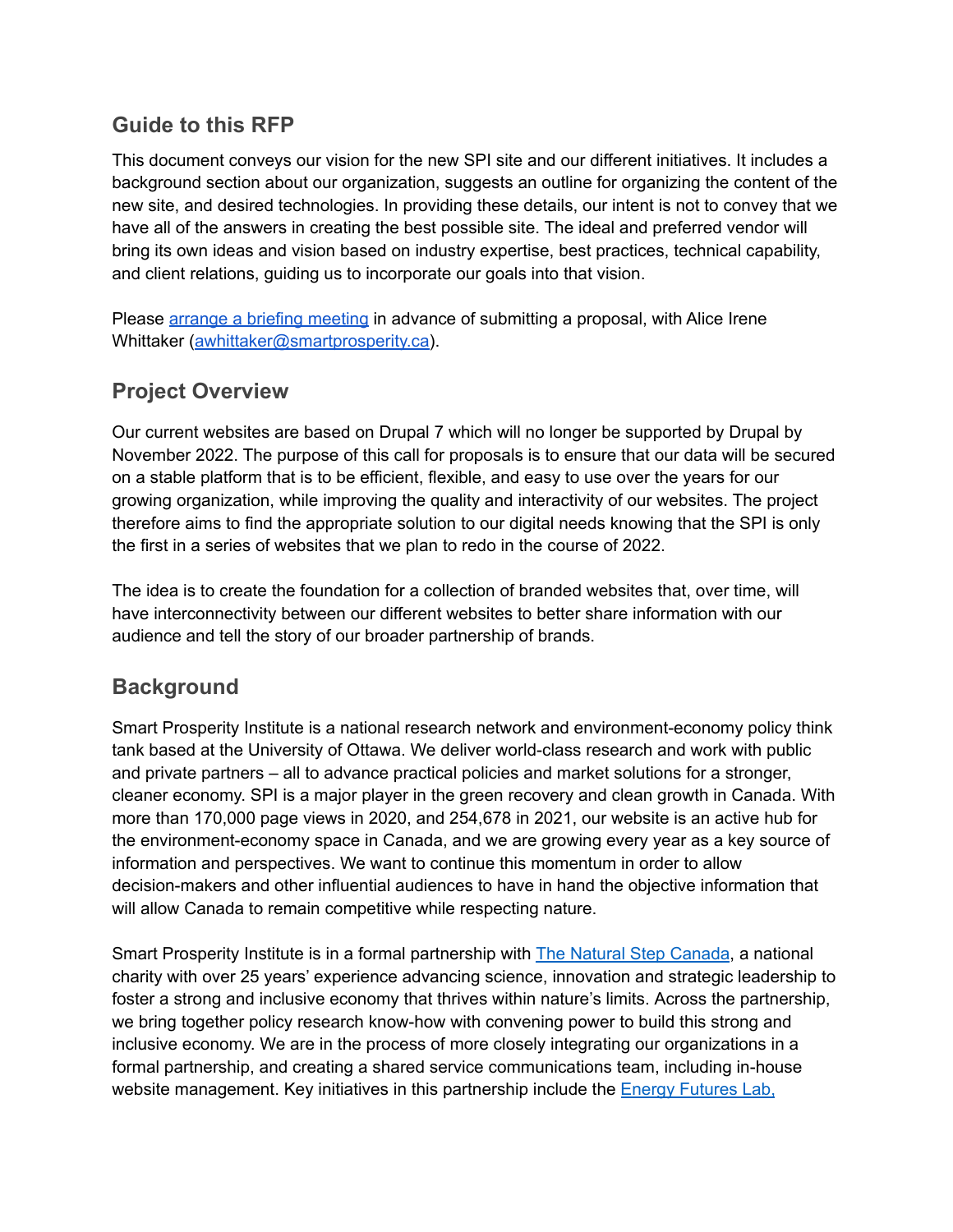[Canada](https://plasticspact.ca/) Plastics Pact, and Circular Economy [Leadership](https://circulareconomyleaders.ca/) Canada. As this partnership comes to life, we will seek greater unity across our brands and websites, and as such, the selected vendor for the SPI website project outlined in this proposal could lead to future work across the TNS-SPI partnership.

# **Project Goals**

Our primary goal is to redesign and merge the website for Smart Prosperity Institute (<https://institute.smartprosperity.ca/> and its initiative [\(https://www.smartprosperity.ca\)](https://www.smartprosperity.ca) with both English and French versions for each, to be **fully ready by August 31, 2022** for a launch in Fall 2022. Our goal is for the website to be modern, clean, and intuitive, with reinforced security and a clear organization of our content library which would allow in the medium term to share with our future sites the same type of content without having to ask a person-third party to recreate the content.

This factory website will clearly and accurately inform and engage our different internal and external audiences. The idea here is to ensure that decision-makers and influential audiences understand the stakes of the subjects being studied, including policy recommendations. Our goal is to ensure that our work is seen by those who make the decisions, and to firmly establish our organizations as the go-to source on environment-economy research and convening. Below are our key goals:

- Realize efficiency gains, tools and clear processes for efficient back-end management of websites, with growth potential for other initiatives across our partnership of brands
- Effectively inform engaged audiences about our niche, our areas of inquiry and our methods of bringing about change
- Instill pride in our public and stakeholders (including staff) on the projects we carry
- Clearly and convincingly tell the story of brands (individually and collectively) demonstrating that we are one of the primary leaders in shaping programs for the environment and the economy in Canada
- Effectively engage experts, influencers and decision-makers in our original and initiative content and convening
- Develop the SPI site as a platform in order to highlight and amplify the content of partners

# **Proposed Sitemap**

The sitemap will be defined between our respective teams and will have to take into account the objectives listed above.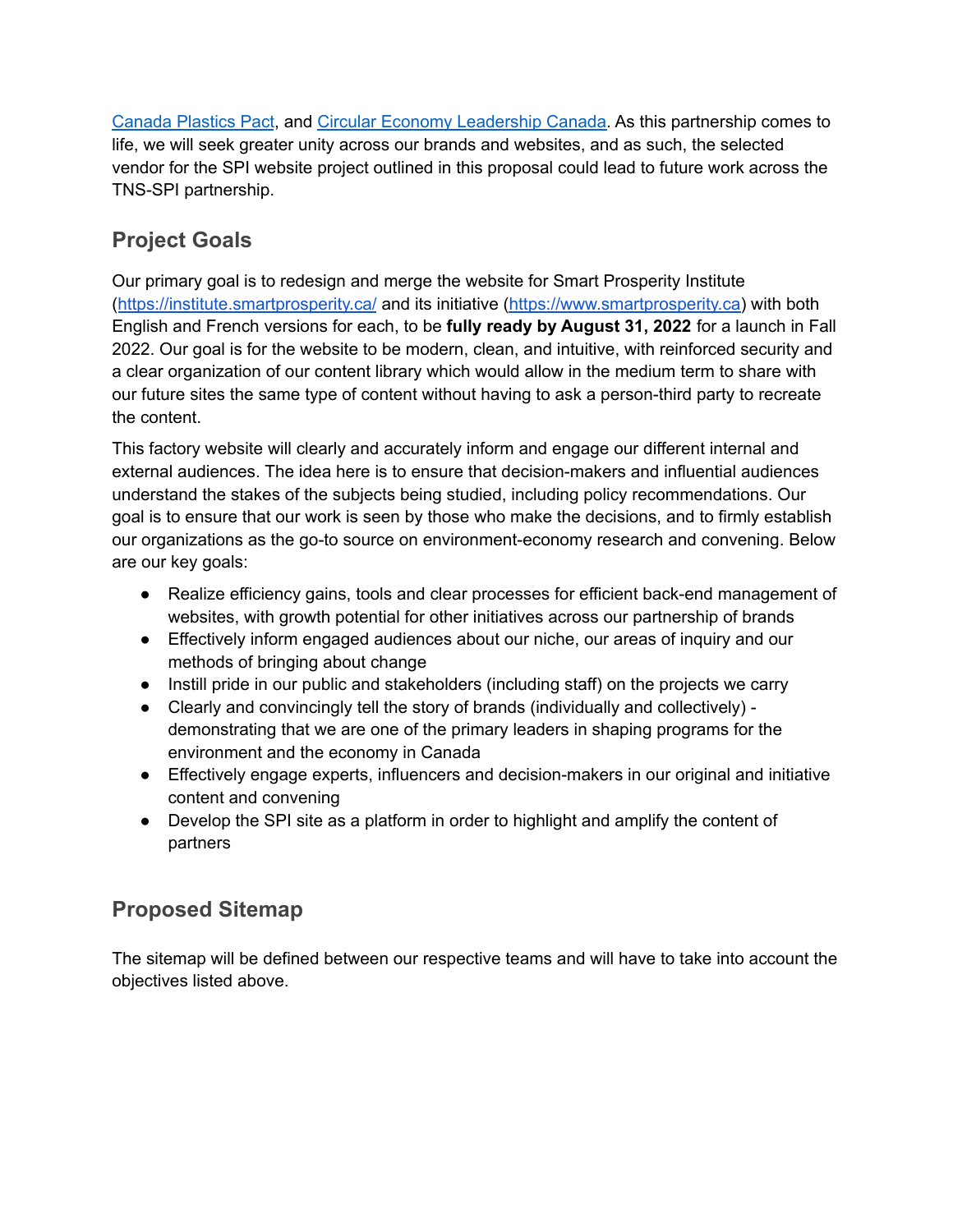### **Generic website**

We define a generic website as a site that shares the same type of content. Some variations may exist depending on the specific objective of each initiative and its own identity.

A generic website should share the same requirements:

- The same content management system
- The technology to easily share the same type of content while being independent. The idea is not to have a single site (SPI) that controls all the other sites but that each site can develop its generic content and share it with other sites with a simple click under the content management system.
- Generic content types similar to SPI (Events, Publications, About, Media)
- A section on the generic website that clearly identifies the site as part of SPI identity

There are two parts to this project. The first is a common backend, and the second is branded front ends that the user interacts with and which can be customized to the brand identity and design of each brand.

### **Scope of Work**

The idea here is to create a factory site allowing intuitive research by topics, institute/brands, and type of publication. We are planning to build the SPI website on an open platform like Drupal 9, and we anticipate a public release of the new website in Fall 2022, **with the final website fully ready by August 31, 2022**. This will require a content management system offering the ability to publish content to websites automatically and cross-referenced, keeping in mind that we will have other websites to create in the short and medium term.

We are looking for a company that, on the one hand, will start from scratch, completely redesign new sites and make a seamless technology transition, but who will also provide annual support for any changes we deem necessary in order to keep the websites up to date to ensure their safety and proper functioning, as well as support should there be any security breaches. You will also be in charge of hosting the websites for the duration of the contract.

The main focus will be on Content Strategy, Visual Design/interface design, user experience, and Search Engine Optimization. Tagging systems and SEO are critical for our success and should be a central fo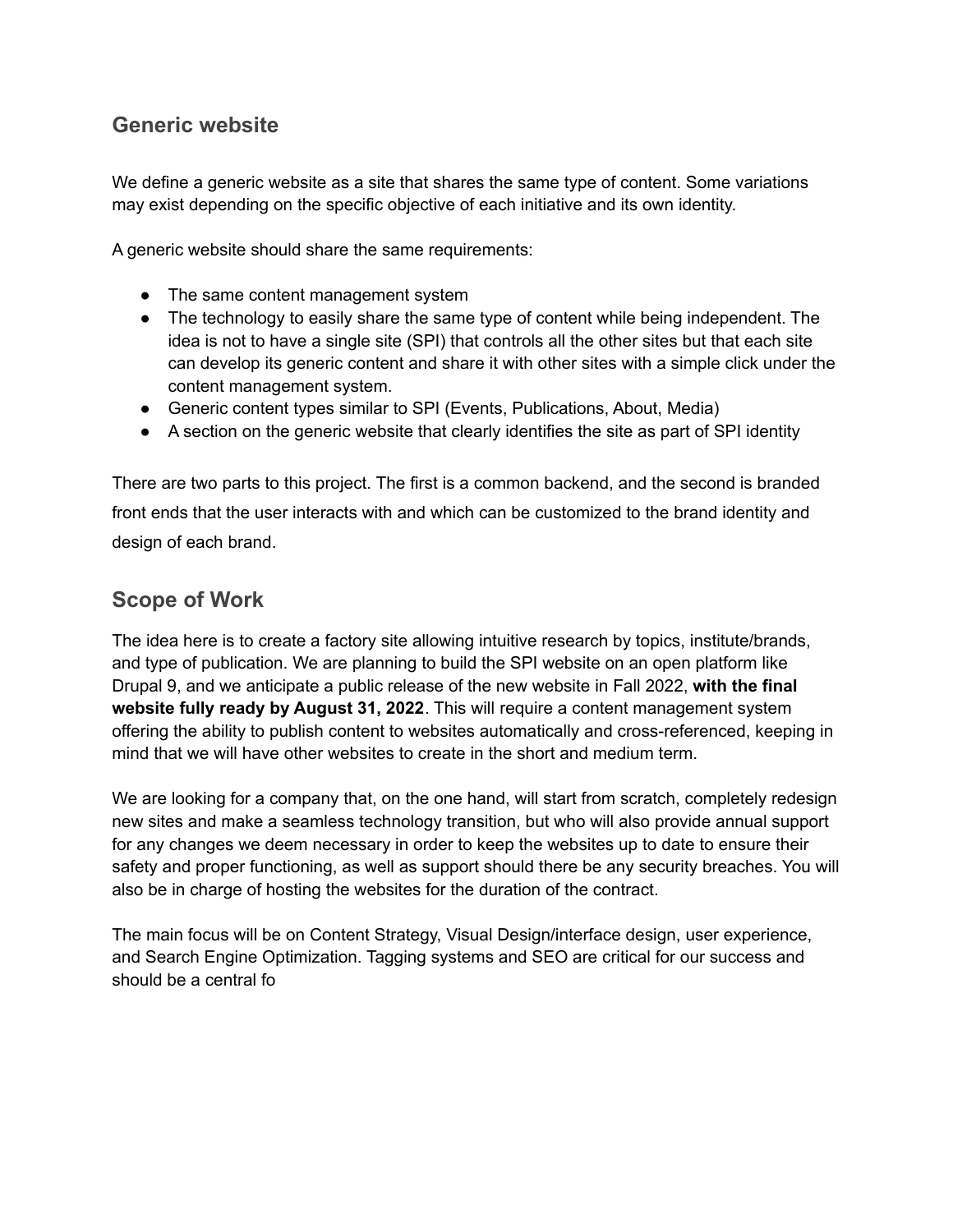# **Examples**

We invite you to visit the website of the Stockholm [Environment](https://www.sei.org/) Institute, the [International](https://www.iisd.org/) Institute for Sustainable [Development,](https://www.iisd.org/) and the Green Growth [Knowledge](https://www.greengrowthknowledge.org/) Platform to better understand the space that we work in. A good example of a website that serves as a platform for several brands is [https://makeway.org/.](https://makeway.org/)

# **Technical Requirements**

#### **Content Management Software**

- As mentioned, we are using Drupal 7. The current CMS will not receive any updates by the end of 2022. Our main goal is to secure our data by migrating from Drupal 7 to Drupal 9.
- With the TNS-SPI partnership (see *#3 – Background* above), we will have seven websites to manage, with the same shared factory website backend. Some of them are on Drupal and the others are on WordPress. We will encourage using the same content management system to migrate the entire websites to a single host.
- We want to stay on an open source platform. We want to be able to migrate our sites to another provider or host if we wish (non-negotiable).

#### **Programming Language and Accessibility**

- We want to make sure that our website will be accessible according to W3C [standards](https://www.w3.org/WAI/standards-guidelines/wcag/) and WCAG 2.2.
- We are based at the University of Ottawa which is a bilingual university. Our main website should be available in French and English as some staff and audiences are bilingual.

#### **Web Host**

- The website must be on a server that will be permanently available to our employees. The idea is to be able to have access to the website at all times and to the database so that we are not blocked if we want to change providers.
- We anticipate hosting multiple websites on the same server, located in Canada. We want to make sure that our data will be hosted by a reliable provider that will have high bandwidth to allow rapid user response to our websites.

#### **Security**

● We would like to have a strong level of security, as validated with an A on [https://observatory.mozilla.org/.](https://observatory.mozilla.org/)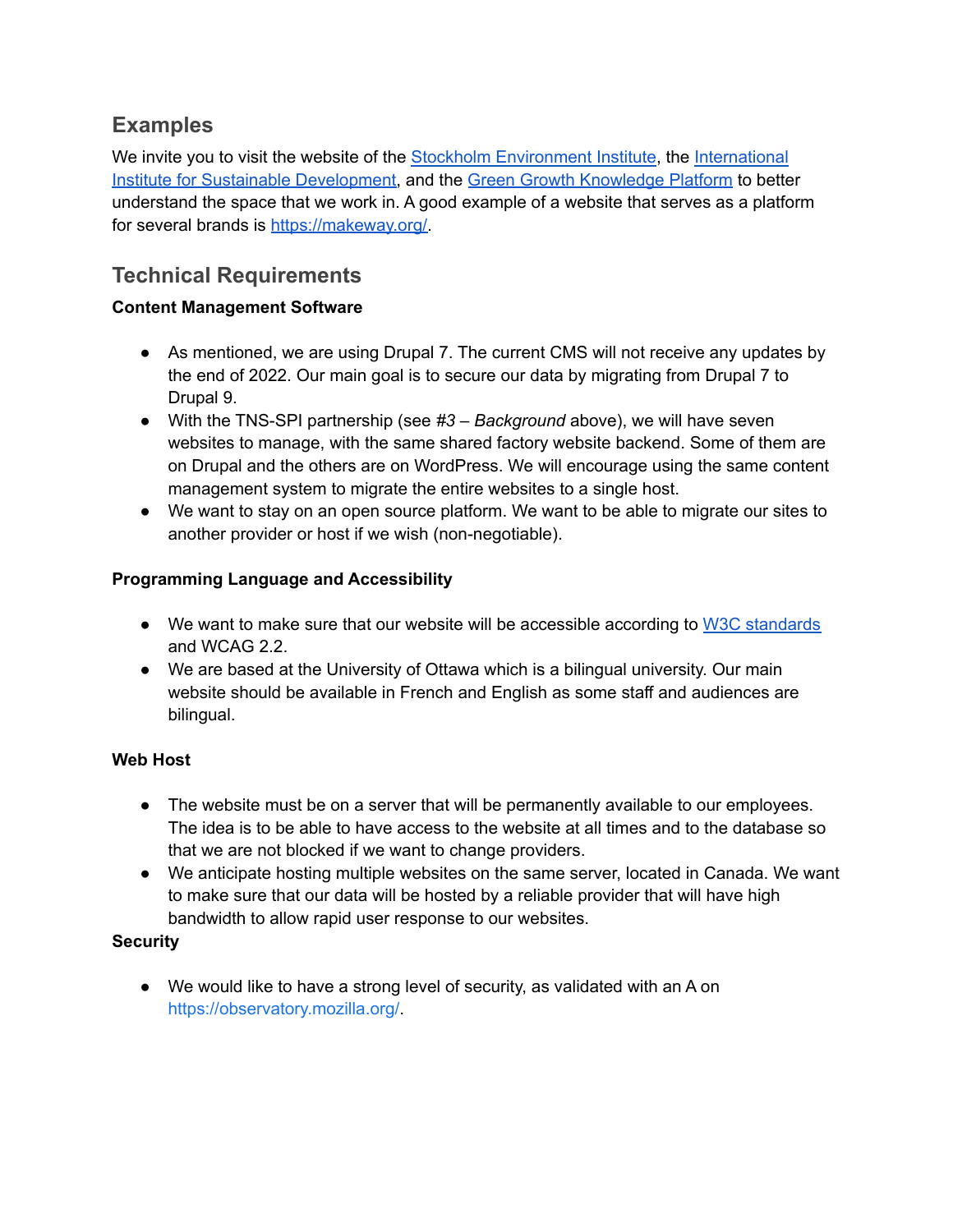#### **Browser Support & Mobile Responsive Design**

- Our website should be supported by the most modern Web Browsers and Operating Systems below:
	- **○ Windows**
		- Internet Explorer 11.0
		- Mozilla Firefox 40.0
		- Google Chrome 65.0
		- Edge (Windows 10)
		- Opera 50.0
	- **○ Macintosh (MacOS)**
		- Mozilla Firefox 40.0
		- Google Chrome 65.0
		- Safari 11
	- **○ Linux**
		- Mozilla Firefox 40.0
		- **■** Google Chrome 65.0
		- Opera 50.0
- Our website should be mobile-first responsive design that considers users on mobile, tablet and desktop devices

#### **Integrations**

- SPI website is using 3rd party services for its newsletter, video and podcast, such as:
	- MailChimp
	- YouTube
	- Buzzsprout
	- Javascript
	- Social media integration (OpenGraph, Twitter….)

### **Budget**

We will evaluate the final budget based on the proposals received. Depending on the type of work and if additional resources are needed to migrate from Drupal 7 to our next content management system, we understand that you could segment the project into different phases. We also expect to receive a specific budget for the creation of a generic template website that would include the same type of content. We understand that the design of the user interface and the brand can vary the final amount of a generic website. Budget for photographs, illustrations, software licenses and additional services could be a different contract if needed. We have an additional budget for future work, as outlined.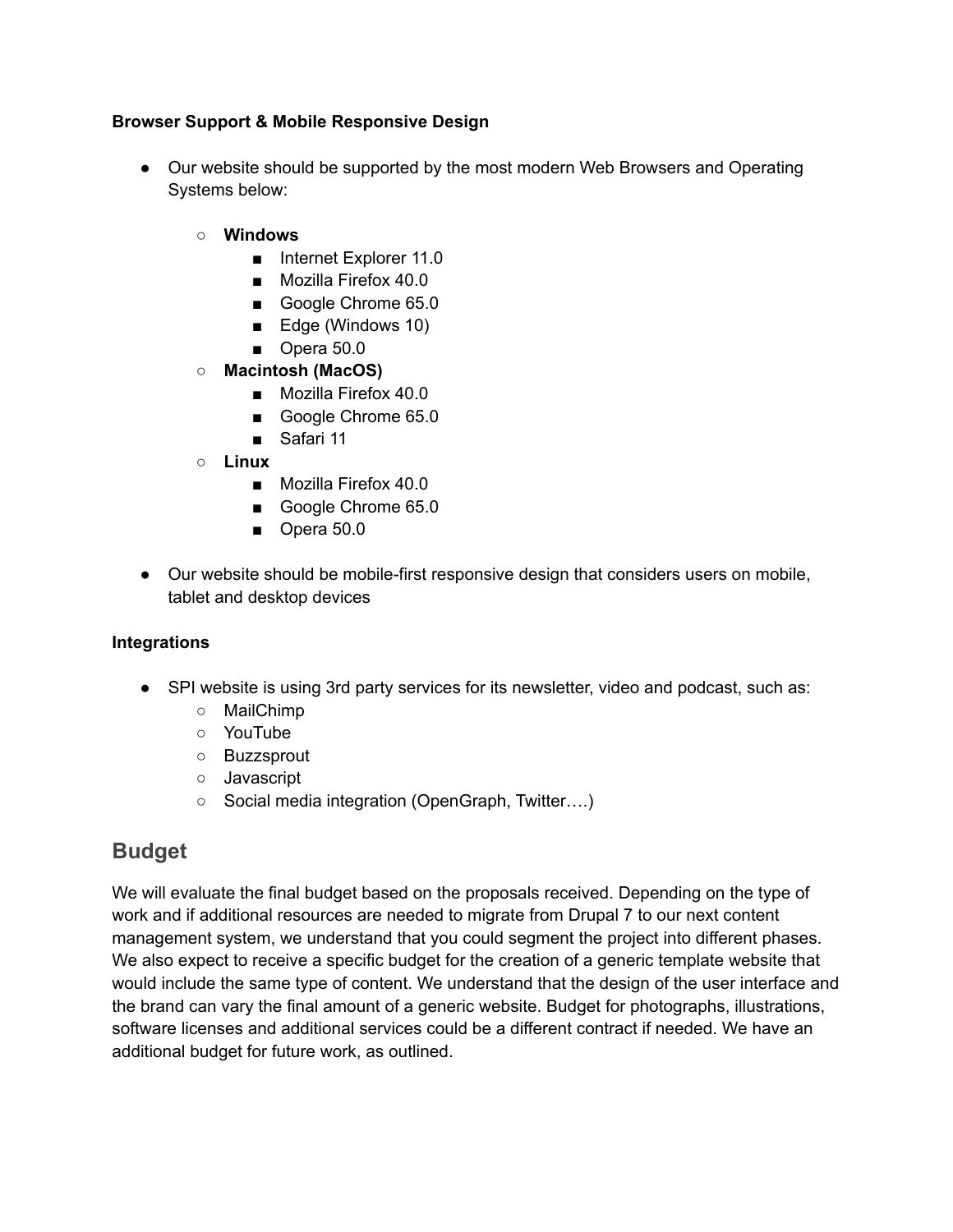# **High-Level Project Timeline**

We understand that the timeline may vary according to the different needs that will be assessed during our future meetings with the selected agency.

- 1. February 2022: RFP deadline of March 11, 2022. Selection of agency partner by March 18.
- 2. March 2022: Kick-off meeting between SPI and the agency. Develop project plan, workback, needs assessment, and other introductory conversations.
- 3. April 2022: Design of the interface based on the objectives and the sitemap
- 4. May 2022: Development of the CMS and securing of the various functionalities that the site will offer
- 5. End June 2022: Presentation of the new website to our staff for comments
- 6. July 2022: Integrating all the old content to the new website (if not imported automatically)
- 7. August 31 2022: Website tested and finalized, ready for public release.

## **Proposal Next Steps**

We request that you submit a proposal to Alice Irene Whittaker (awhittaker@naturalstep.ca) by **March 11**, **2022**. We invite all applicants to set up a [briefing](https://calendly.com/alice-irene-whittaker/rfp-2022) in advance of submitting a proposal. In your proposal, please include:

- Proposed approach with a sense of site mapping, wireframes, design concepts/options, detailed design, fully functional design/testing
- Biographies of the main employees who will work on the project
- Budget for the main site (Factory website), and a budget for a generic website based on the same type of content.
- Timelines
- Examples of past work and reference from past clients

# **Criteria for Selection**

The selection criteria will be assigned as follows:

- Proven experience with multi-dimensional websites/brands and complexity
- Ability to deliver a seamless user interface
- Ability to help us stand out in a crowded field
- Best-in-class design capabilities
- The ability to achieve objectives according to the given timeline, including project management capacity
- Ability of the vendor and staff to execute this project, and the potential to execute on future projects of greater scope
- Knowledge of environment-economy issue space (desired, not essential)